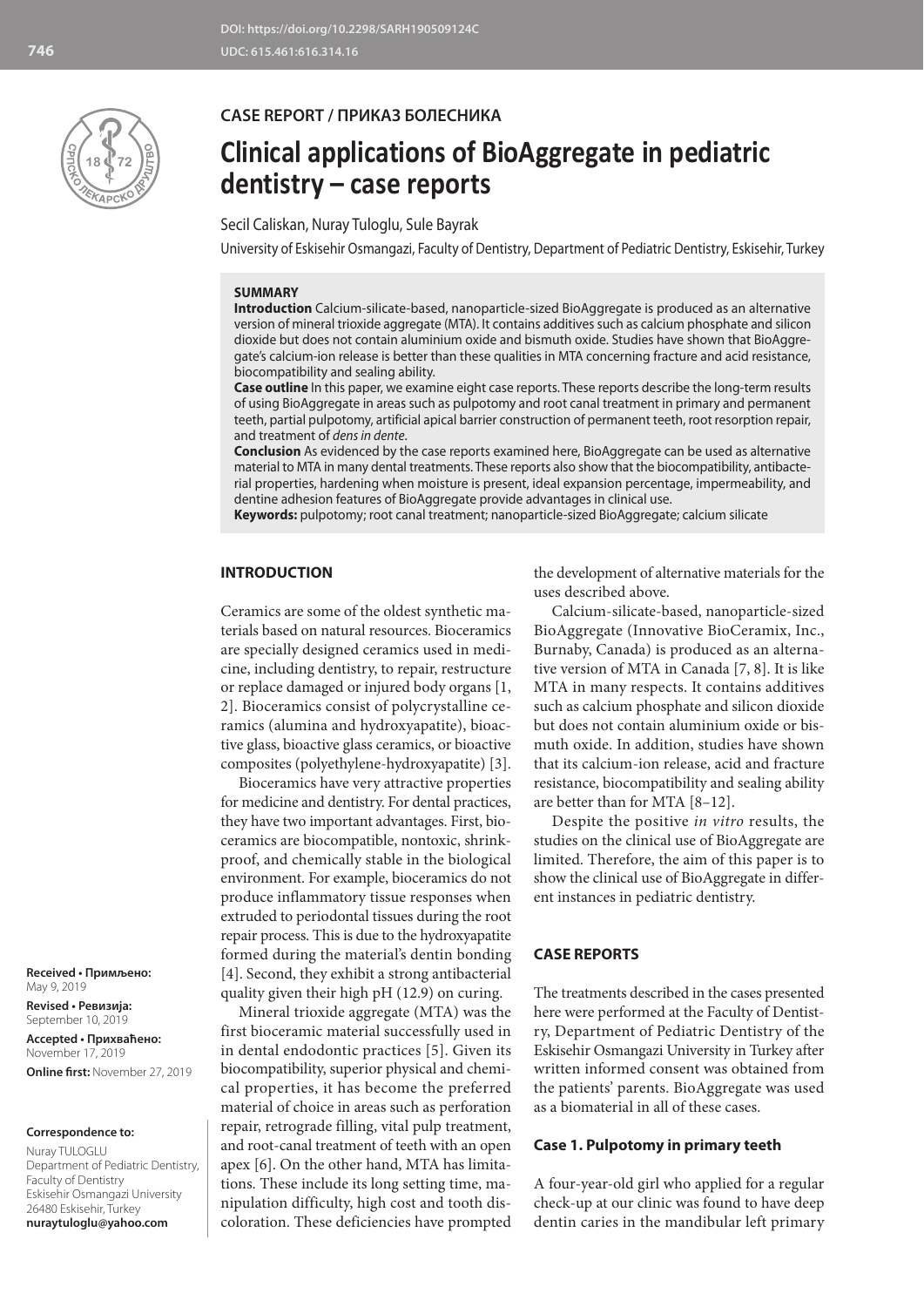second molar (Tooth 85) (Figure 1a). According to her parents, she had experienced no spontaneous tooth pain. The intraoral examination found no percussion/palpation sensitivity or mobility. The oral mucosa was normal. In addition, there was no pathology found in the tooth's periapical tissues. Nevertheless, the development of the mandibular left permanent second premolar (Tooth 45) follicle was found delayed. Due to the pulp exposure without caries during the cavity preparation and the possibility of not forming permanent premolar (Tooth 45), a pulpotomy was performed using BioAggregate (Figure 1b). During the 24-month follow-up, Tooth 85 was found to be clinically asymptomatic, and the radiographic examinations showed no periodontal/ periapical pathology (Figure 1c).

#### **Case 2. Pulpotomy in permanent teeth**

An eight-year-old male patient was admitted to our clinic and it was determined to have deep dentin caries in the mandibular right permanent first molar (Tooth 46) (Figure 2a). There was no spontaneous pain, percussion/palpation sensitivity, or pathologic mobility. The oral mucosa was also normal. The radiographic examination revealed that the mandibular right first molar's root development was not complete and that there was no pathology in the periapical region. A pulpotomy procedure was performed with BioAggregateon the tooth, which had responded positively to the vitality test (Figure 2b). In the follow-up radiographic examination at 12 months, Tooth 46 was observed to be vital and showing evidence of continuing root development with no periodontal/periapical pathology (Figure 2c).

## **Case 3. Partial pulpotomy**

A 10-year-old girl was referred to our clinic with a complaint of a crown fracture that occurred when she fell at school. During the clinical examination, an enamel-dentin fracture with pulp exposure was observed in the maxillary right permanent central incisor (Tooth 11). Tooth 11 responded positively to the electric pulp test and exhibited sensitivity to cold and heat. Pathological mobility and percussion/palpation sensitivity were not observed. The radiographic examination found that Tooth 11 showed nearly complete apex formation and that there was no alveolar fracture or any other injury in the apical region (Figure 3a). A partial pulpotomy was performed using BioAggregate (Figure 3b). Throughout the six-year follow-up, Tooth 11 exhibited no clinical pathology or coronal discoloration, and the pulp was observed to be vital. The radiographic examinations showed a closed apex and a dent in bridge at the pulpotomy site (Figure 3c).



**Figure 1.** Radiographic appearance of case 1; a - preoperative; b - postoperative; c – postoperative 24-month follow-up



**Figure 2.** Radiographic appearance of case 2; a – preoperative; b – postoperative; c – postoperative 12-month follow-up



**Figure 3.** Radiographic appearance of case 3; a – preoperative; b – postoperative; c – postoperative six years follow-up



**Figure 4.** Radiographic appearance of case 4; a - preoperative; b - postoperative; c – postoperative 24-month follow-up

## **Case 4. Root canal treatment in primary tooth**

A nine-year-old male patient was admitted to our clinic with severe spontaneous pain in his mandibular left primary second molar (Tooth 75). The intraoral examination found increased percussion sensitivity and mobility. The oral mucosa was normal. The radiographic examination found that the periodontal space of the corresponding tooth was enlarged and that the permanent tooth was congenitally deficient (Figure 4a). A root canal treatment was performed on the devitalized tooth using BioAggregate (Figure 4b). During the 24-month follow-up, Tooth 75 was found to be clinically asymptomatic, and the radiographic examinations showed no periodontal/periapical pathology (Figure 4c).

#### **Case 5. Root canal treatment in permanent tooth**

A 10-year-old female was referred to our clinic with complaints of tooth fracture and pain after falling from a bicycle.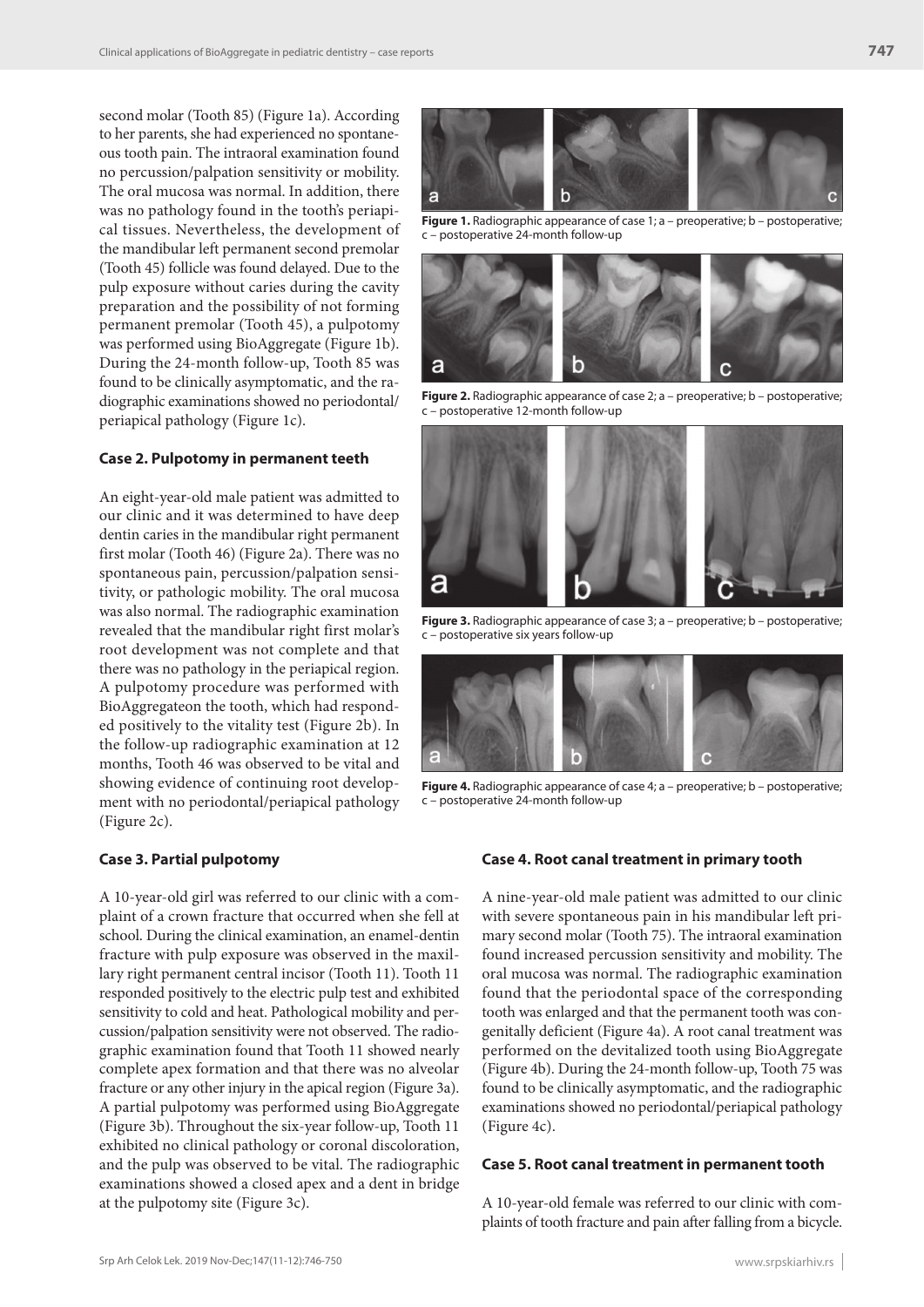

**Figure 5.** Radiographic appearance of case 5; a – preoperative; b – postoperative; c – postoperative 24-month follow-up



**Figure 6.** Radiographic appearance of case 6; a – preoperative; b – postoperative; c – postoperative 24-month follow-up



**Figure 7.** Radiographic appearance of case 7; a – preoperative; b – postoperative; c – postoperative 24-month follow-up



**Figure 8.** Radiographic appearance of case 8; a - preoperative; b - postoperative; c – postoperative 24-month follow-up

The intraoral examination found a complicated crown fracture of the maxillary right permanent central incisor (Tooth 11) that exhibited spontaneous pain, percussion/ palpation sensitivity, and a negative vital response. The radiographic evaluation revealed an enlarged periodontal space and completed root development with a closed apex (Figure 5a). A root canal treatment was performed on the devitalized Tooth 11 using BioAggregate (Figure 5b). Throughout the 24-month follow-up, Tooth 11 was found to be clinically asymptomatic and showed normal color. The radiographic examinations showed no periodontal/ periapical pathology (Figure 5c).

## **Case 6. Artificial apical barrier construction in permanent teeth**

A 10-year-old male was admitted to our clinic with a complaint of a crown fracture caused by a fall. In the intake interview, it was learned that the patient was experiencing severe spontaneous pain in the maxillary left permanent central incisor (Tooth 21) that had started two days

> prior to the visit. The intraoral examination revealed a complicated crown fracture and increased percussion sensitivity in Tooth 21. The radiographic examination showed an enlarged periodontal space, a periapical lesion, and an incomplete root with immature apex (Figure 6a). A root canal treatment was performed to create an artificial apical barrier in Tooth 21using BioAggregate (Figure 6b). Throughout the 24-month follow-up, the tooth showed no clinical pathology or coronal discoloration. The radiographic examinations showed no periodontal/periapical pathology (Figure 6c).

## **Case 7. Root resorption repair in permanent teeth**

An 11-year-old female was admitted to our clinic complaining of dental pain. In the patient's history, we learned that she was in a traffic accident two months prior to visit, and that a splint was performed at another health center because of the teeth mobility. The intraoral clinical examination found that the splint was still in her mouth and that a root canal treatment had been started in the maxillary permanent incisors (Teeth 11 and 21). Nevertheless, the exam found that the patient was still experiencing spontaneous dental pain and percussion sensitivity. The radiographic evaluation showed an enlarged periodontal space, external root resorption areas, and an immature apex (Figure 7a). A root canal treatment was performed using BioAggregate (Figure 7b). During the 24-month followup, Teeth 11 and 21 were found to be clinically asymptomatic and showed normal color. The radiographic evaluations revealed that the external root resorptions had been controlled and

that no periodontal/periapical pathology had occurred (Figure 7c).

#### **Case 8. Treatment of** *dens in dente*

A seven-year-old boy was referred to our clinic with a complaint of dental pain. The intake interview revealed learned that the severe dental pain had started two weeks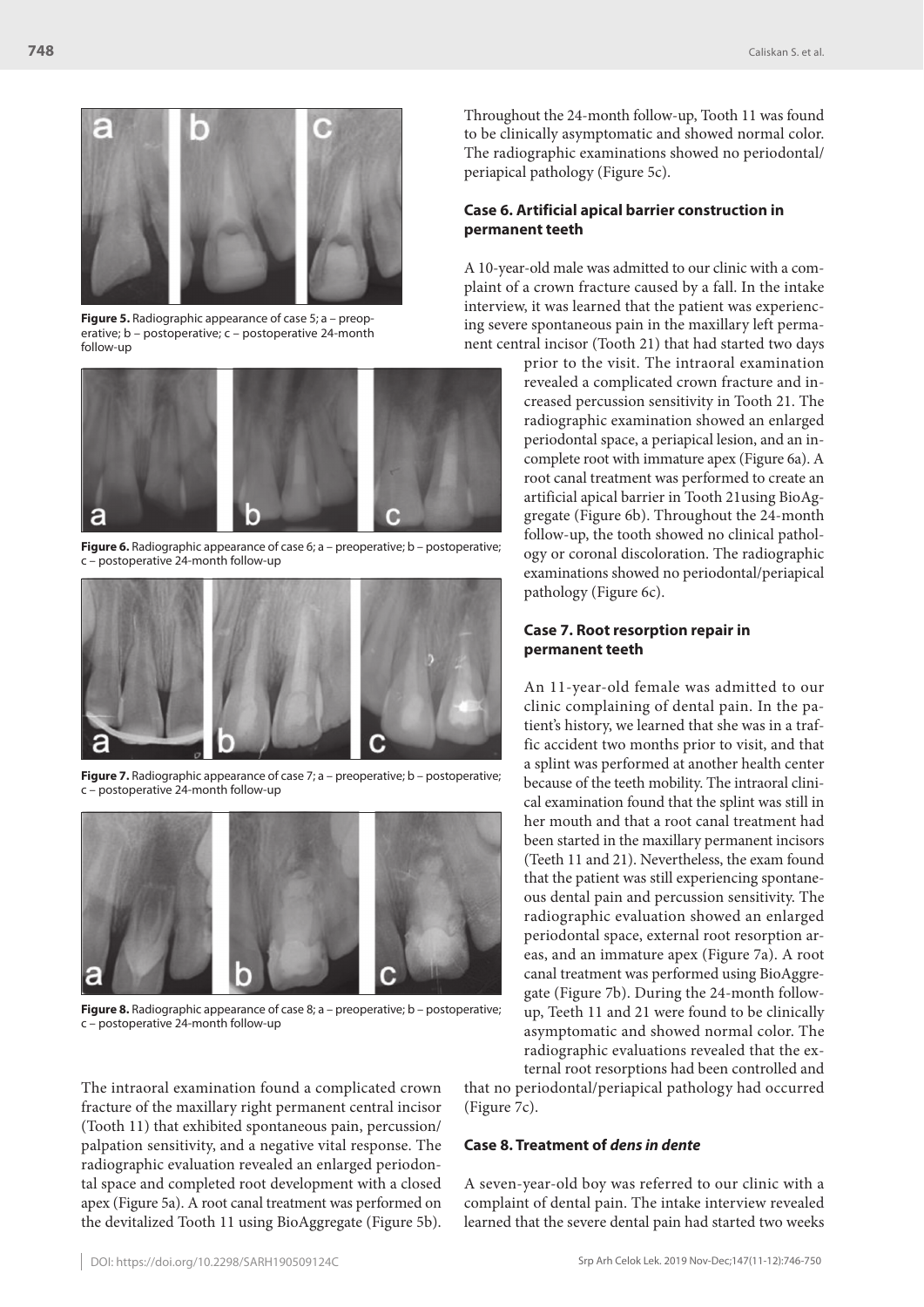before the visit. The intraoral examination detected percussion/palpation sensitivity, pathologic mobility, swelling in the vestibular mucosa and a negative response to the electric pulp test in the left upper central incisor (Tooth 21). The radiographic evaluation revealed an open apex, extensive radiolucency of the periapical tissue and type 3 *dens in dente* (Figure 8a). A root canal treatment was performed using BioAggregate (Figure 8b). Throughout the 24-month follow-up, Tooth 21 was found to be clinically asymptomatic and showed normal color. The radiographic examinations showed no periodontal/periapical pathology (Figure 8c).

## **DISCUSSION**

The use of calcium-silicate-based bioceramics has been steadily increasing due to the negative clinical characteristics of the MTA that is used widely in biomimetic-based treatments. Bioceramics have found place as alternative materials in clinical use not only because of their ductal patency but also for they showed positive results in vital treatments such as pulpotomy and direct pulp capping, apical plugging and retrograde filling [4].

Among these materials, the calcium-silicate-based BioAggregate has specific advantages. First, it is preferred because of its strong physical properties and because it is highly biocompatible, nontoxic, shrink-proof and chemically stable within the biological environment. Second, when extruded to periodontal tissue, it does not cause inflammation, which is very important in endodontic applications [13]. It was also observed that bioceramics can be used as an alternative paste for root canal treatments of open apexes or perforated teeth due to positive properties such as its biocompatibility, and its ability to increase cementoblastic and osteoblastic activity [14, 15, 16].

A further advantage of BioAggregate is that it creates a chemical bond between dentin and filler material by forming hydroxyapatite during the setting process. The resulting hydroxyapatite-like structure acts as a graft material that takes up bone. A significant component of BioAggregate's improving this adherence to the canal wall is its hydrophilic nature and low surface tension. These qualities ensure a high closure for the cover [17]. In addition, it has been shown that the presence or absence of a smear layer does not affect the adherence to the canal wall [18].

#### **REFERENCES**

- 1. Pasinli A. Biyomedikal Uygulamalarda Kullanılan Biyomalzemeler. Mak Tek Elek Derg. 2004; 1(4):25–34.
- 2. Best SM, Porter AE, Thian ES, Huang J. Bioceramics: past, present and for the future. J Eur Ceram Soc. 2008; 28(7):1319–27.
- 3. Hench LL. Bioceramics from concept to clinic. J Am Ceram Soc. 1991; 74(7):1487–510.
- 4. Koch K, Brave D. The increased use of bioceramics in endodontics. Dentaltown. 2009; 10:39–43.
- 5. Jitaru S, Hodisan I, Timis L, Lucian A, Bud M. The use of bioceramics in endodontics-literature review. Clujul Med. 2016; 89(4):470–3.

A significant portion of BioAggregate's composition is tantalum oxide, which is used instead of the bismuth oxide used in MTA for radiopacity [19]. BioAggregate has a 3.8 mm aluminium equivalent radiopacity, which is higher than MTA's radiopacity [17]. For this reason, it is considered an alternative material because of its advantages in the evaluation of restoration quality [20].

Bioceramic pastes such as BioAggregate exhibit biological activity that includes an alkaline pH ( $pH > 12$ ), high calcium-ion release, and hydroxyapatite formation. In addition, BioAggregate's tantalum oxide content contributes to antimicrobial activity. Such activity helps prevent failures in pulpal and endodontic treatments in cases involving coronal and apical leakage of microorganisms [16].

In this manuscript, we have shown eight different uses of BioAggregate that achieved successful long-term outcomes. No apical pathology occurred because of these treatments. In addition, as reported in a study by Tuloglu et al. [21], no coronal discoloration was observed in these instances because BioAggregate, unlike MTA, does not contain metal oxides.

That being said, we note that traditional root canal disassembly techniques do not completely remove bioceramics from root canals and that this requires further dismantling of the canal filler. The need for this procedure and the additional time it requires are considered the greatest disadvantage of these materials [22]. We also note that there are limited clinical long-term studies on the performance of this newly developed repair material as an alternative to MTA. Such studies should be done to achieve a greater understanding of BioAggregate's properties and performance.

In conclusion, BioAggregate could be used as an alternative material in many clinical dental treatments. Its biocompatibility, antibacterial properties, hardening in the presence of moisture, ideal expansion percentage, impermeability and dentine adhesion features provide the described advantages in clinical uses.

## **ACKNOWLEDGMENT**

We thank dentists Huseyin Bicer, Tugce Kalicoglu, and Yagmur Kahraman for their contributions.

**Conflict of interest:** None declared.

- 6. Cavda rTetik EA, Dartar Oztan M and Kiyan M. Comparison of invitro antimicrobial activities of bioaggregate and mineral trioxide aggregate. Mikrobiyol Bul. 2013; 47(3):523–8.
- 7. Tuloglu N, Bayrak S. Comparative evaluation of mineral trioxide aggregate and bioaggregate as apical barrier material in traumatized nonvital, immature teeth: A clinical pilot study.Niger J Clin Pract. 2016; 19(1):52–7.
- 8. Raghavendra SS, Jadhav GR, Gathani KM, Kotadia P. Bioceramics in endodontics – a review. J Istanb Univ Fac Dent. 2017; 51(Suppl 1):128–37.